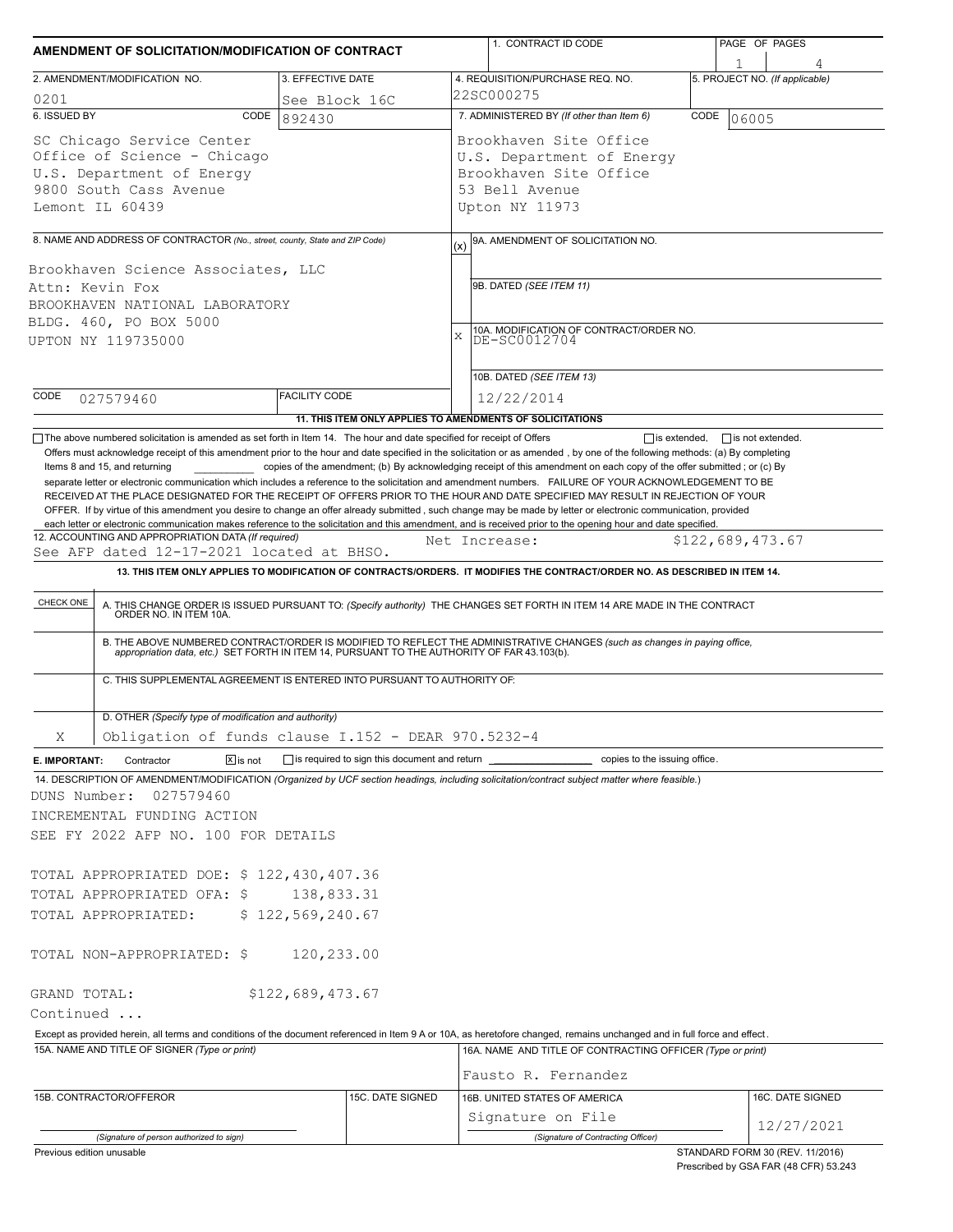**CONTINUATION SHEET** DE-SC0012704/0201 REFERENCE NO. OF DOCUMENT BEING CONTINUED **A CONTINUED PAGE OF PAGE OF PAGE OF PAGE** 

NAME OF OFFEROR OR CONTRACTOR

ITEM NO. ┃ SUPPLIES/SERVICES UNIT PRICE AMOUNT Brookhaven Science Associates, LLC (A)  $(B)$  (B)  $(C)$   $(D)$  (E)  $(E)$  (F) PREVIOUS CONTRACT AMOUNT: \$4,715,053,966.74 NEW CONTRACT AMOUNT: \$4,837,743,440.41 LIST OF CHANGES: Reason for Modification: Funding Only Action Total Amount for this Modification: \$122,689,473.67 New Total Amount for this Version: \$4,837,743,440.41 New Total Amount for this Award: \$4,837,743,440.41 Obligated Amount for this Modification: \$122,689,473.67 New Total Obligated Amount for this Award: \$4,837,743,440.41 Justice40 Relevance changed to : NON-J40 CHANGES FOR LINE ITEM NUMBER: 1 Total Amount changed from \$4,715,053,966.74 to \$4,837,743,440.41 Obligated Amount for this Modification: \$122,689,473.67 CHANGES FOR DELIVERY LOCATION: 06005 Amount changed from \$4,715,053,966.74 to \$4,837,743,440.41 NEW ACCOUNTING CODE ADDED: Account code: 00000-0000-00-000000-00000-0000000-0000000-0000000  $-0000000$  Fund 00000 Appr Year 0000 Allottee 00 Reporting Entity 000000 Object Class 00000 Program 0000000 Project 0000000 WFO 0000000 Local Use 0000000 Quantity: 0 Amount: \$122,430,407.36 Percent: 2.53073 Subject To Funding: N Payment Address: Payment - Direct Payment from U.S. Dept of Treasury Continued ...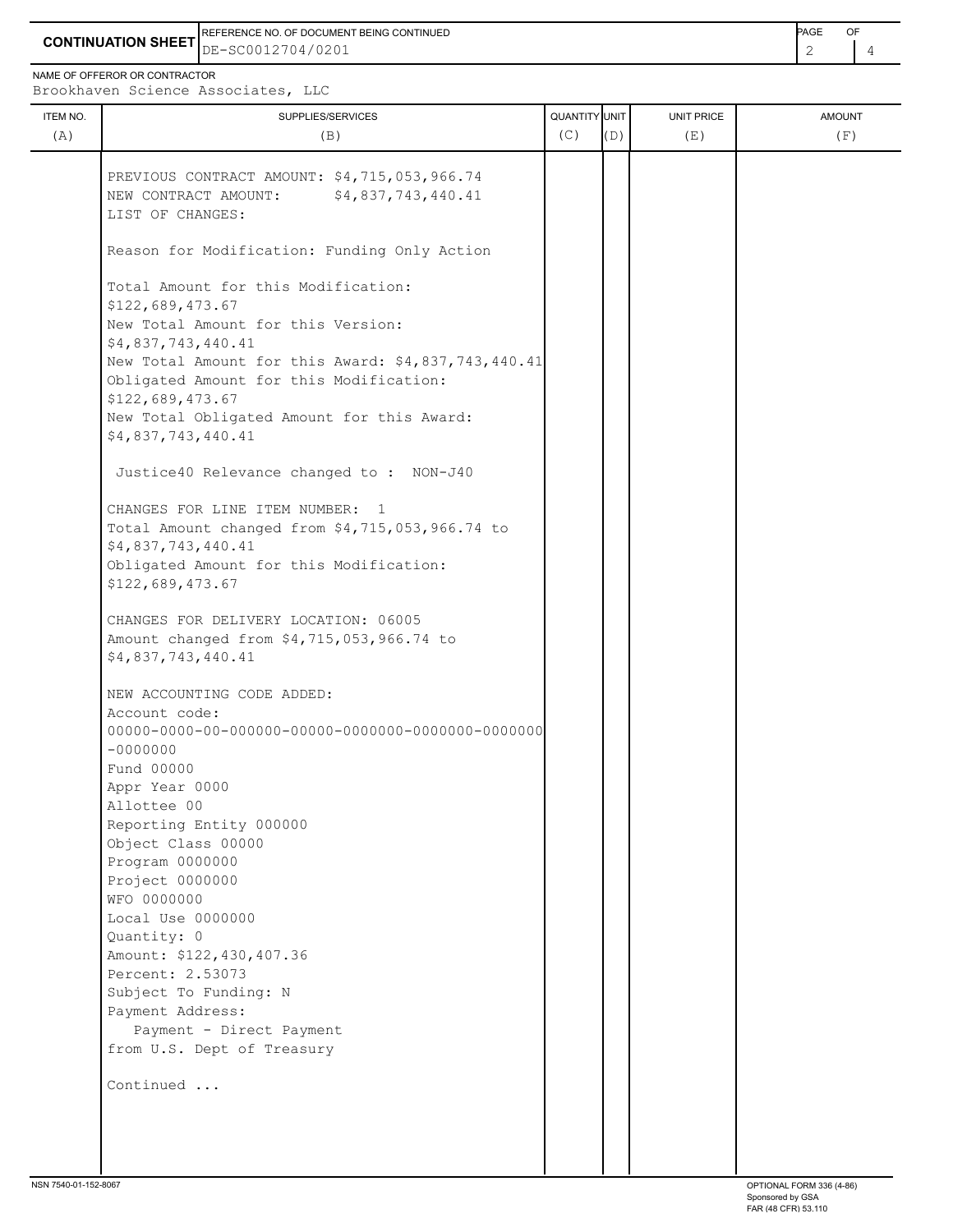**CONTINUATION SHEET** DE-SC0012704/0201 REFERENCE NO. OF DOCUMENT BEING CONTINUED **AGE ACCUMENT ACCUMENT OF A CONTINUED** 

| ITEM NO. | SUPPLIES/SERVICES             | QUANTITY UNIT |     | <b>UNIT PRICE</b> | <b>AMOUNT</b> |
|----------|-------------------------------|---------------|-----|-------------------|---------------|
| (A)      | (B)                           | (C)           | (D) | (E)               | (F)           |
|          |                               |               |     |                   |               |
|          | NEW ACCOUNTING CODE ADDED:    |               |     |                   |               |
|          | Account code:                 |               |     |                   |               |
|          |                               |               |     |                   |               |
|          | $-0000000$                    |               |     |                   |               |
|          | Fund 00000                    |               |     |                   |               |
|          | Appr Year 0000                |               |     |                   |               |
|          | Allottee 00                   |               |     |                   |               |
|          | Reporting Entity 000000       |               |     |                   |               |
|          | Object Class 00000            |               |     |                   |               |
|          | Program 0000000               |               |     |                   |               |
|          | Project 0000000               |               |     |                   |               |
|          | WFO 0000000                   |               |     |                   |               |
|          | Local Use 0000000             |               |     |                   |               |
|          | Quantity: 0                   |               |     |                   |               |
|          | Amount: \$120,233.00          |               |     |                   |               |
|          | Percent: .00249               |               |     |                   |               |
|          | Subject To Funding: N         |               |     |                   |               |
|          | Payment Address:              |               |     |                   |               |
|          | Payment - Direct Payment      |               |     |                   |               |
|          | from U.S. Dept of Treasury    |               |     |                   |               |
|          |                               |               |     |                   |               |
|          | NEW ACCOUNTING CODE ADDED:    |               |     |                   |               |
|          | Account code:                 |               |     |                   |               |
|          | $-00000000$                   |               |     |                   |               |
|          | Fund 00000                    |               |     |                   |               |
|          |                               |               |     |                   |               |
|          | Appr Year 0000<br>Allottee 00 |               |     |                   |               |
|          | Reporting Entity 000000       |               |     |                   |               |
|          | Object Class 00000            |               |     |                   |               |
|          | Program 0000000               |               |     |                   |               |
|          | Project 0000000               |               |     |                   |               |
|          | WFO 0000000                   |               |     |                   |               |
|          | Local Use 0000000             |               |     |                   |               |
|          | Quantity: 0                   |               |     |                   |               |
|          | Amount: \$138,833.31          |               |     |                   |               |
|          | Percent: .00287               |               |     |                   |               |
|          | Subject To Funding: N         |               |     |                   |               |
|          | Payment Address:              |               |     |                   |               |
|          | Payment - Direct Payment      |               |     |                   |               |
|          |                               |               |     |                   |               |
|          | from U.S. Dept of Treasury    |               |     |                   |               |

 Payment: Payment - Direct Payment from U.S. Dept of Treasury Period of Performance: 01/05/2015 to 01/04/2025 Continued ...